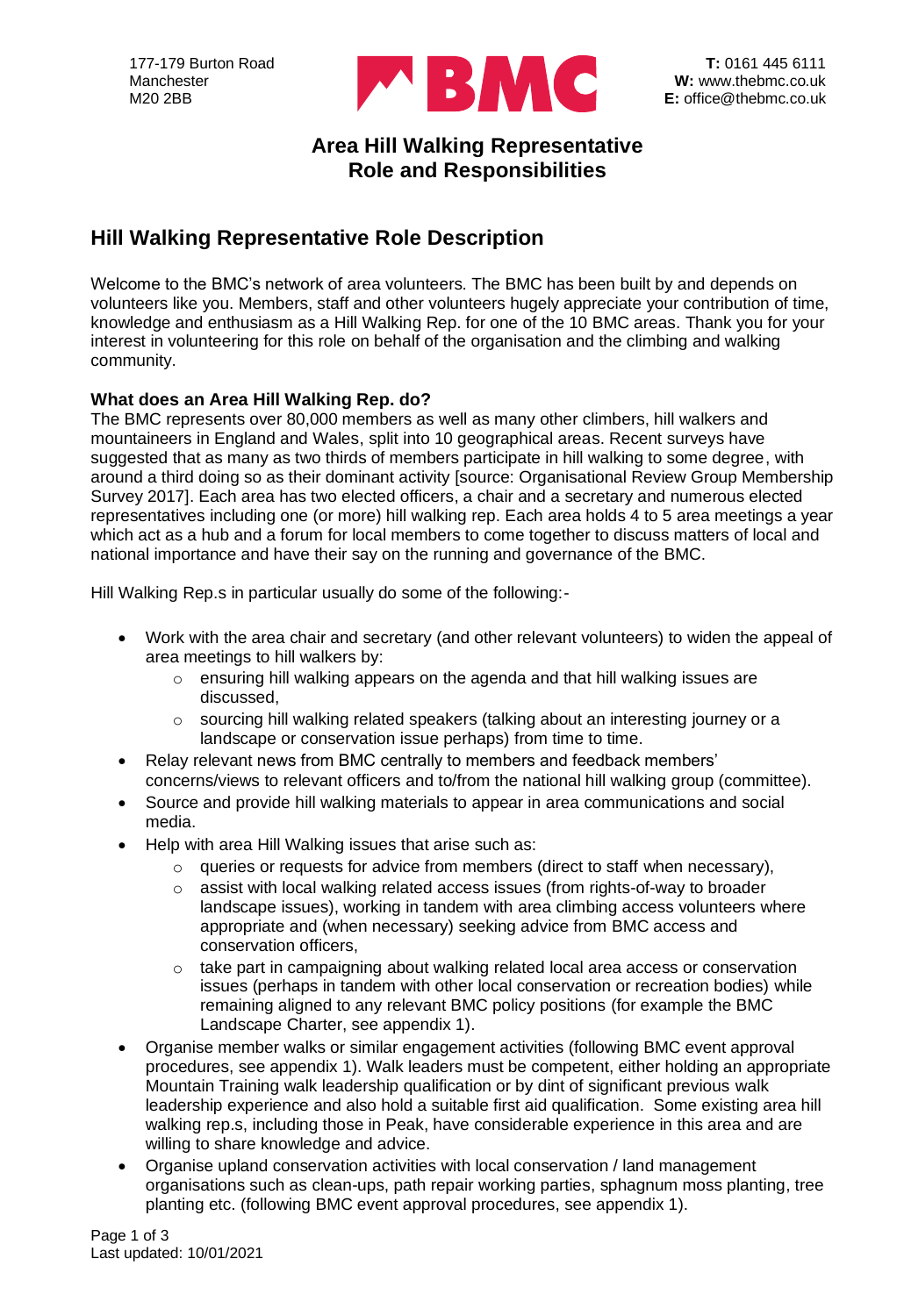

## **Area Hill Walking Representative Role and Responsibilities**

- Seek to add a hill walking element to area events, festivals, clean-ups and look for opportunities for new events and activities (following BMC event approval procedures, see appendix 1).
- Forge links with those who manage local upland areas including:
	- $\circ$  responding to consultations (from National Trust, National Parks, AONBs etc.),
	- $\circ$  consider joining land-manager consultative user groups to speak up for hill walkers' interests,
	- $\circ$  forge links with other relevant local recreational representative bodies, where interests align, such as mountain biker advocacy groups / Ramblers etc.
- Consider offering to serve on Local Access Forums.
- Assist officers with national BMC responses to relevant Government (and other national bodies') consultations.
- Assist officers and other volunteers with nationally organised hill walker relevant events such as seminars, conferences and online activities.

The position of Area hill walking rep. – an area may choose to have more than one, if the Area feels this to be appropriate - is voted on annually by members during the elections at the Area AGM. Where a vacancy arises outside of the AGM a hill walking rep. may be co-opted in accordance with Article 28 in the Articles of Association.

#### **What can you expect from the BMC?**

- Officer support to help you fulfil your role as well as advice on complex or difficult issues which can range from advice by phone/email to attendance at meetings. The most relevant officers will include the Partnerships Manager, Access and Conservation Officers, Youth and Equity Officer and the Training Officer.
- The BMC is committed to ensuring that all people have an equal opportunity to participate in climbing, hill walking and/or mountaineering at all levels and in all roles. Our full Equity Statement can be found [here.](https://www.thebmc.co.uk/bmc-equity-statement)
- Travel expenses the BMC will reimburse travel expenses for any meetings.
- You will be added to the BMC collaboration platform enabling you to communicate with other area officers and representatives.
- The hill walking group (committee) will endeavour to communicated with area rep.s from time to time, encouraging a two-way dialogue and is available to offer advice.
- Further opportunities to get involved with the BMC's work.
- An opportunity to develop your skills and learn new skills.

#### **What does the BMC expect from you?**

As an Area Hill Walking Rep., you will be representing the BMC to members, walkers and external organisations. This means that it is important that you:

- Are a member of the BMC with your designated area the one in which you are standing to be rep.
- Are passionate about hill walking.
- Behave in a respectful manner at all times, remembering that you are representing the BMC membership as well as the wider walking community (rather than just yourself as an individual) in the public domain. This includes posting on social media and internet forums in a BMC capacity.
- Keep well informed about area activities.